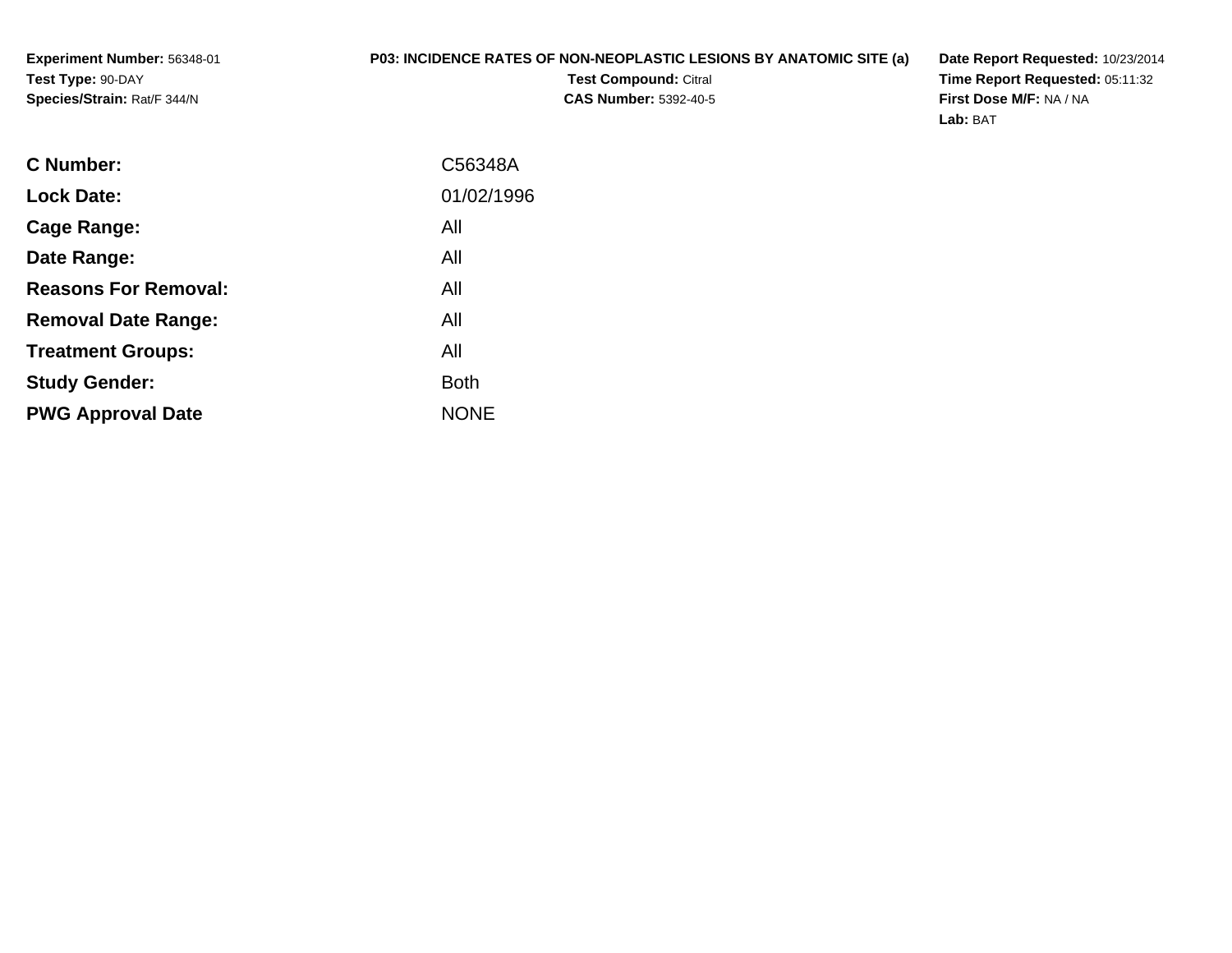| Experiment Number: 56348-01<br>Test Type: 90-DAY<br>Species/Strain: Rat/F 344/N       |                                  | P03: INCIDENCE RATES OF NON-NEOPLASTIC LESIONS BY ANATOMIC SITE (a)<br><b>Test Compound: Citral</b><br><b>CAS Number: 5392-40-5</b> | Date Report Requested: 10/23/2014<br>Time Report Requested: 05:11:32<br>First Dose M/F: NA / NA<br>Lab: BAT |                 |           |           |
|---------------------------------------------------------------------------------------|----------------------------------|-------------------------------------------------------------------------------------------------------------------------------------|-------------------------------------------------------------------------------------------------------------|-----------------|-----------|-----------|
| F 344/N Rat MALE                                                                      | <b>UNTREAT</b><br><b>CONTROL</b> | <b>VEHICLE CONTROL</b>                                                                                                              | 3900 PPM                                                                                                    | <b>7800 PPM</b> | 15600 PPM | 31300 PPM |
| <b>Disposition Summary</b>                                                            |                                  |                                                                                                                                     |                                                                                                             |                 |           |           |
| <b>Animals Initially In Study</b><br><b>Early Deaths</b><br><b>Moribund Sacrifice</b> | 10                               | 10                                                                                                                                  | 10                                                                                                          | 10              | 10        | 10<br>10  |
| <b>Survivors</b>                                                                      |                                  |                                                                                                                                     |                                                                                                             |                 |           |           |
| <b>Terminal Sacrifice</b>                                                             | $10$                             | $10$                                                                                                                                | 10                                                                                                          | 10              | 10        |           |
| <b>Animals Examined Microscopically</b>                                               | 10                               | 10                                                                                                                                  | 10                                                                                                          | 10              | 10        | 10        |
| <b>ALIMENTARY SYSTEM</b>                                                              |                                  |                                                                                                                                     |                                                                                                             |                 |           |           |
| Esophagus                                                                             | (10)                             | (10)                                                                                                                                | (0)                                                                                                         | (0)             | (10)      | (10)      |
| Intestine Large, Cecum                                                                | (10)                             | (10)                                                                                                                                | (0)                                                                                                         | (0)             | (10)      | (10)      |
| Intestine Large, Colon                                                                | (10)                             | (10)                                                                                                                                | (0)                                                                                                         | (0)             | (10)      | (10)      |
| Parasite Metazoan                                                                     |                                  |                                                                                                                                     |                                                                                                             |                 | $1(10\%)$ |           |
| Intestine Large, Rectum                                                               | (10)                             | (10)                                                                                                                                | (0)                                                                                                         | (0)             | (10)      | (10)      |
| Parasite Metazoan                                                                     |                                  | 2(20%)                                                                                                                              |                                                                                                             |                 |           |           |
| Intestine Small, Duodenum                                                             | (10)                             | (10)                                                                                                                                | (0)                                                                                                         | (0)             | (10)      | (10)      |
| Intestine Small, Ileum                                                                | (10)                             | (10)                                                                                                                                | (0)                                                                                                         | (0)             | (10)      | (10)      |
| Intestine Small, Jejunum                                                              | (10)                             | (10)                                                                                                                                | (0)                                                                                                         | (0)             | (10)      | (10)      |
| Liver                                                                                 | (10)                             | (10)                                                                                                                                | (1)                                                                                                         | (0)             | (10)      | (10)      |
| Hepatodiaphragmatic Nodule                                                            | $1(10\%)$                        | $1(10\%)$                                                                                                                           | 1 (100%)                                                                                                    |                 |           |           |
| Inflammation, Chronic                                                                 | 8 (80%)                          | 7 (70%)                                                                                                                             |                                                                                                             |                 | 5 (50%)   | 2(20%)    |
| Pancreas                                                                              | (10)                             | (10)                                                                                                                                | (0)                                                                                                         | (0)             | (10)      | (10)      |
| Atrophy                                                                               |                                  |                                                                                                                                     |                                                                                                             |                 | $1(10\%)$ |           |
| <b>Salivary Glands</b>                                                                | (10)                             | (10)                                                                                                                                | (0)                                                                                                         | (0)             | (10)      | (10)      |
| Stomach, Forestomach                                                                  | (10)                             | (10)                                                                                                                                | (0)                                                                                                         | (0)             | (10)      | (10)      |
| Epithelium, Hyperplasia                                                               |                                  |                                                                                                                                     |                                                                                                             |                 |           | 2(20%)    |
| Hyperkeratosis                                                                        |                                  |                                                                                                                                     |                                                                                                             |                 |           | 2(20%)    |
| Inflammation, Chronic Active                                                          |                                  |                                                                                                                                     |                                                                                                             |                 |           | $1(10\%)$ |
| Stomach, Glandular                                                                    | (10)                             | (10)                                                                                                                                | (0)                                                                                                         | (0)             | (10)      | (10)      |
| Artery, Mineralization                                                                |                                  | $1(10\%)$                                                                                                                           |                                                                                                             |                 |           |           |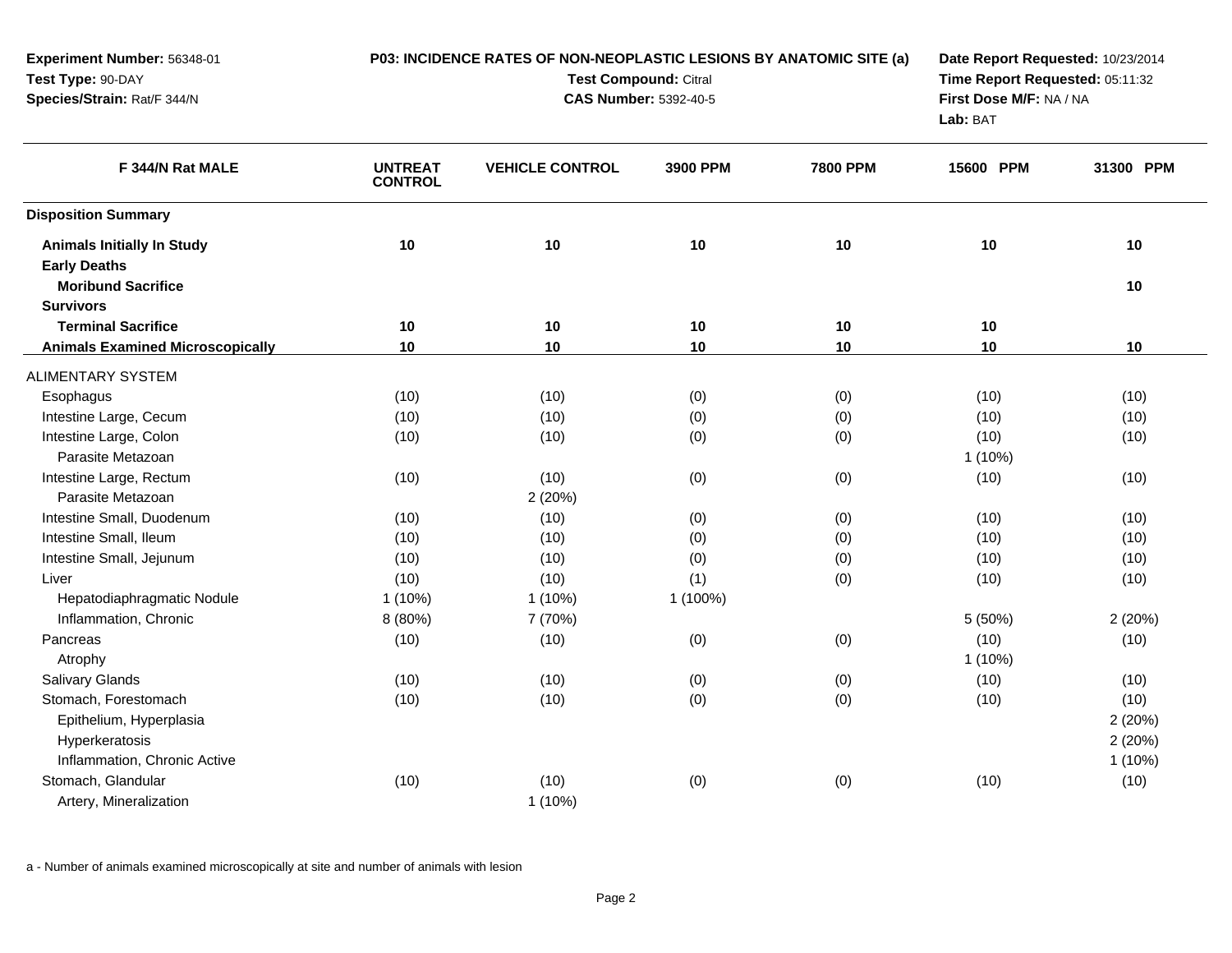| Experiment Number: 56348-01<br>Test Type: 90-DAY |                                  | P03: INCIDENCE RATES OF NON-NEOPLASTIC LESIONS BY ANATOMIC SITE (a)<br><b>Test Compound: Citral</b> | Date Report Requested: 10/23/2014<br>Time Report Requested: 05:11:32 |                 |           |           |
|--------------------------------------------------|----------------------------------|-----------------------------------------------------------------------------------------------------|----------------------------------------------------------------------|-----------------|-----------|-----------|
| Species/Strain: Rat/F 344/N<br>F 344/N Rat MALE  |                                  | <b>CAS Number: 5392-40-5</b>                                                                        | First Dose M/F: NA / NA<br>Lab: BAT                                  |                 |           |           |
|                                                  | <b>UNTREAT</b><br><b>CONTROL</b> | <b>VEHICLE CONTROL</b>                                                                              | 3900 PPM                                                             | <b>7800 PPM</b> | 15600 PPM | 31300 PPM |
| Mineralization                                   | $1(10\%)$                        |                                                                                                     |                                                                      |                 |           |           |
| CARDIOVASCULAR SYSTEM                            |                                  |                                                                                                     |                                                                      |                 |           |           |
| <b>Blood Vessel</b>                              | (10)                             | (10)                                                                                                | (0)                                                                  | (0)             | (10)      | (10)      |
| Heart                                            | (10)                             | (10)                                                                                                | (0)                                                                  | (0)             | (10)      | (10)      |
| Cardiomyopathy                                   | 8 (80%)                          | 8 (80%)                                                                                             |                                                                      |                 | 8 (80%)   | $1(10\%)$ |
| <b>ENDOCRINE SYSTEM</b>                          |                                  |                                                                                                     |                                                                      |                 |           |           |
| <b>Adrenal Cortex</b>                            | (10)                             | (10)                                                                                                | (0)                                                                  | (0)             | (10)      | (10)      |
| Adrenal Medulla                                  | (10)                             | (10)                                                                                                | (0)                                                                  | (0)             | (10)      | (10)      |
| Islets, Pancreatic                               | (10)                             | (10)                                                                                                | (0)                                                                  | (0)             | (10)      | (10)      |
| Parathyroid Gland                                | (10)                             | (7)                                                                                                 | (0)                                                                  | (0)             | (9)       | (10)      |
| <b>Pituitary Gland</b>                           | (9)                              | (9)                                                                                                 | (0)                                                                  | (0)             | (10)      | (10)      |
| <b>Thyroid Gland</b>                             | (10)                             | (10)                                                                                                | (0)                                                                  | (0)             | (10)      | (10)      |
| <b>GENERAL BODY SYSTEM</b>                       |                                  |                                                                                                     |                                                                      |                 |           |           |
| None                                             |                                  |                                                                                                     |                                                                      |                 |           |           |
| <b>GENITAL SYSTEM</b>                            |                                  |                                                                                                     |                                                                      |                 |           |           |
| Epididymis                                       | (10)                             | (10)                                                                                                | (0)                                                                  | (0)             | (10)      | (10)      |
| Inflammation                                     |                                  | $1(10\%)$                                                                                           |                                                                      |                 |           |           |
| <b>Preputial Gland</b>                           | (10)                             | (10)                                                                                                | (0)                                                                  | (0)             | (10)      | (10)      |
| Hyperplasia                                      |                                  |                                                                                                     |                                                                      |                 | $1(10\%)$ |           |
| Inflammation                                     | 2(20%)                           | 4 (40%)                                                                                             |                                                                      |                 | 2(20%)    |           |
| Prostate                                         | (10)                             | (10)                                                                                                | (0)                                                                  | (0)             | (10)      | (10)      |
| Inflammation                                     |                                  | 2(20%)                                                                                              |                                                                      |                 | 2 (20%)   | 1(10%)    |
| Seminal Vesicle                                  | (10)                             | (10)                                                                                                | (0)                                                                  | (0)             | (10)      | (10)      |
| <b>Testes</b>                                    | (10)                             | (10)                                                                                                | (0)                                                                  | (0)             | (10)      | (10)      |
| Aspermia                                         |                                  |                                                                                                     |                                                                      |                 |           | 10 (100%) |
| <b>HEMATOPOIETIC SYSTEM</b>                      |                                  |                                                                                                     |                                                                      |                 |           |           |
| <b>Bone Marrow</b>                               | (10)                             | (10)                                                                                                | (0)                                                                  | (10)            | (10)      | (10)      |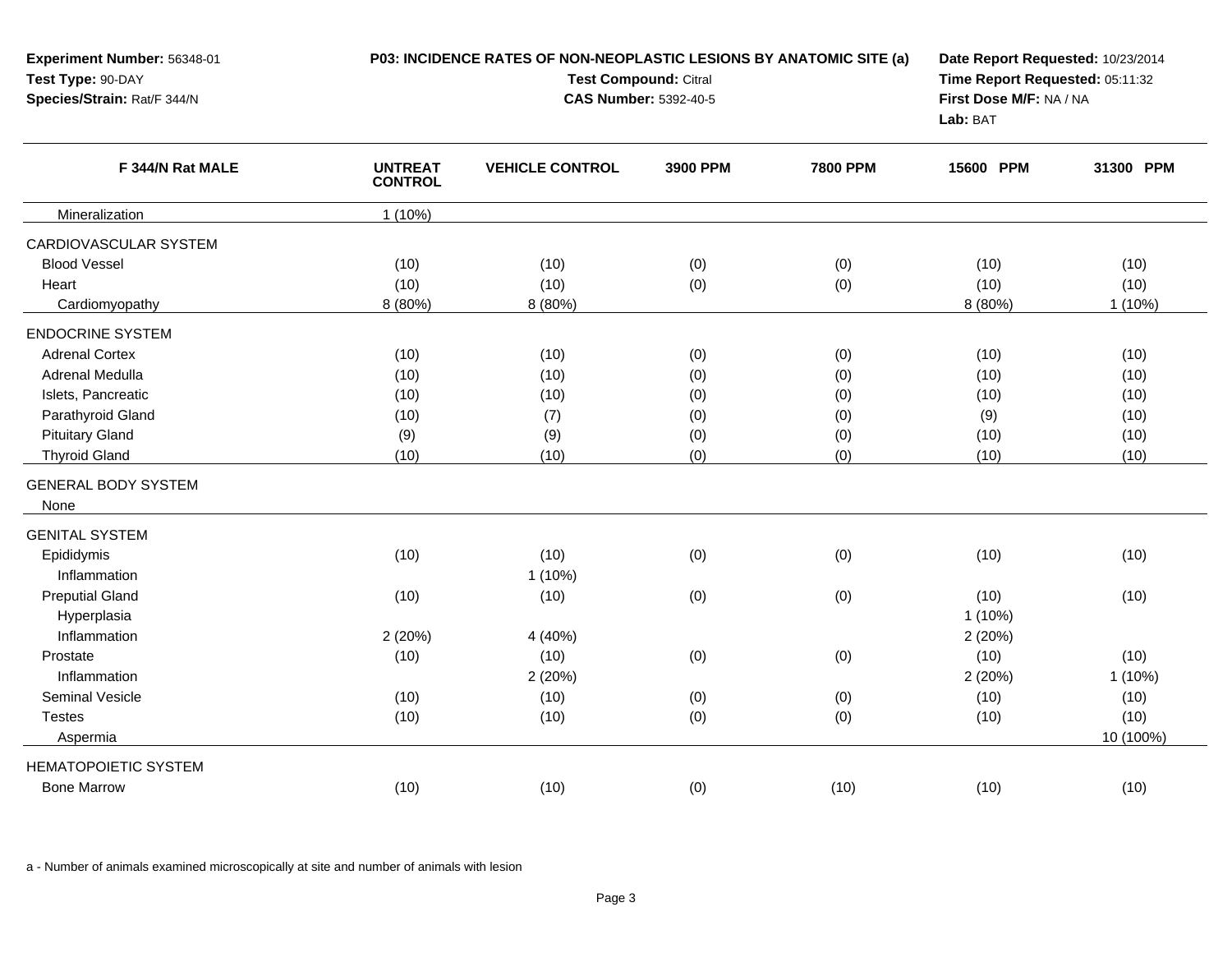| <b>Experiment Number: 56348-01</b> | <b>P03: INCIDENCE RATES OF NON-NEOPLASTIC LESIONS BY ANATOMIC SITE (a)</b> | Date Report Requested: 10/23/2014 |
|------------------------------------|----------------------------------------------------------------------------|-----------------------------------|
| <b>Test Type: 90-DAY</b>           | <b>Test Compound: Citral</b>                                               | Time Report Requested: 05:11:32   |
| <b>Species/Strain: Rat/F 344/N</b> | <b>CAS Number: 5392-40-5</b>                                               | First Dose M/F: NA / NA           |
|                                    |                                                                            | <b>Lab: BAT</b>                   |

| F 344/N Rat MALE                            | <b>UNTREAT</b><br><b>CONTROL</b> | <b>VEHICLE CONTROL</b> | 3900 PPM | <b>7800 PPM</b> | 15600 PPM | 31300 PPM |
|---------------------------------------------|----------------------------------|------------------------|----------|-----------------|-----------|-----------|
| Atrophy                                     |                                  |                        |          |                 | 7 (70%)   | 10 (100%) |
| Hemorrhage                                  |                                  |                        |          |                 |           | 10 (100%) |
| Lymph Node, Mandibular                      | (10)                             | (10)                   | (0)      | (0)             | (10)      | (10)      |
| Lymph Node, Mesenteric                      | (10)                             | (10)                   | (0)      | (0)             | (10)      | (10)      |
| Spleen                                      | (10)                             | (10)                   | (0)      | (0)             | (10)      | (10)      |
| Thymus                                      | (10)                             | (10)                   | (0)      | (0)             | (10)      | (10)      |
| Atrophy                                     |                                  |                        |          |                 |           | 5 (50%)   |
| <b>INTEGUMENTARY SYSTEM</b>                 |                                  |                        |          |                 |           |           |
| <b>Mammary Gland</b>                        | (9)                              | (8)                    | (0)      | (0)             | (10)      | (8)       |
| Skin                                        | (10)                             | (10)                   | (0)      | (0)             | (10)      | (10)      |
| MUSCULOSKELETAL SYSTEM                      |                                  |                        |          |                 |           |           |
| <b>Bone</b>                                 | (10)                             | (10)                   | (0)      | (0)             | (10)      | (10)      |
| NERVOUS SYSTEM                              |                                  |                        |          |                 |           |           |
| <b>Brain</b>                                | (10)                             | (10)                   | (0)      | (0)             | (10)      | (10)      |
| <b>RESPIRATORY SYSTEM</b>                   |                                  |                        |          |                 |           |           |
| Lung                                        | (10)                             | (10)                   | (0)      | (0)             | (10)      | (10)      |
| Alveolus, Infiltration Cellular, Histiocyte | 2(20%)                           | 3(30%)                 |          |                 |           |           |
| Inflammation, Chronic                       |                                  | 2(20%)                 |          |                 | $1(10\%)$ |           |
| Nose                                        | (10)                             | (10)                   | (0)      | (0)             | (10)      | (10)      |
| Inflammation                                | $9(90\%)$                        | 7 (70%)                |          |                 | 2 (20%)   |           |
| Trachea                                     | (10)                             | (10)                   | (0)      | (0)             | (10)      | (10)      |
| Inflammation                                | 3(30%)                           | 2(20%)                 |          |                 |           | $1(10\%)$ |
| <b>SPECIAL SENSES SYSTEM</b>                |                                  |                        |          |                 |           |           |
| None                                        |                                  |                        |          |                 |           |           |
| <b>URINARY SYSTEM</b>                       |                                  |                        |          |                 |           |           |
| Kidney                                      | (10)                             | (10)                   | (10)     | (10)            | (10)      | (10)      |
| Developmental Malformation                  |                                  | $1(10\%)$              |          |                 |           |           |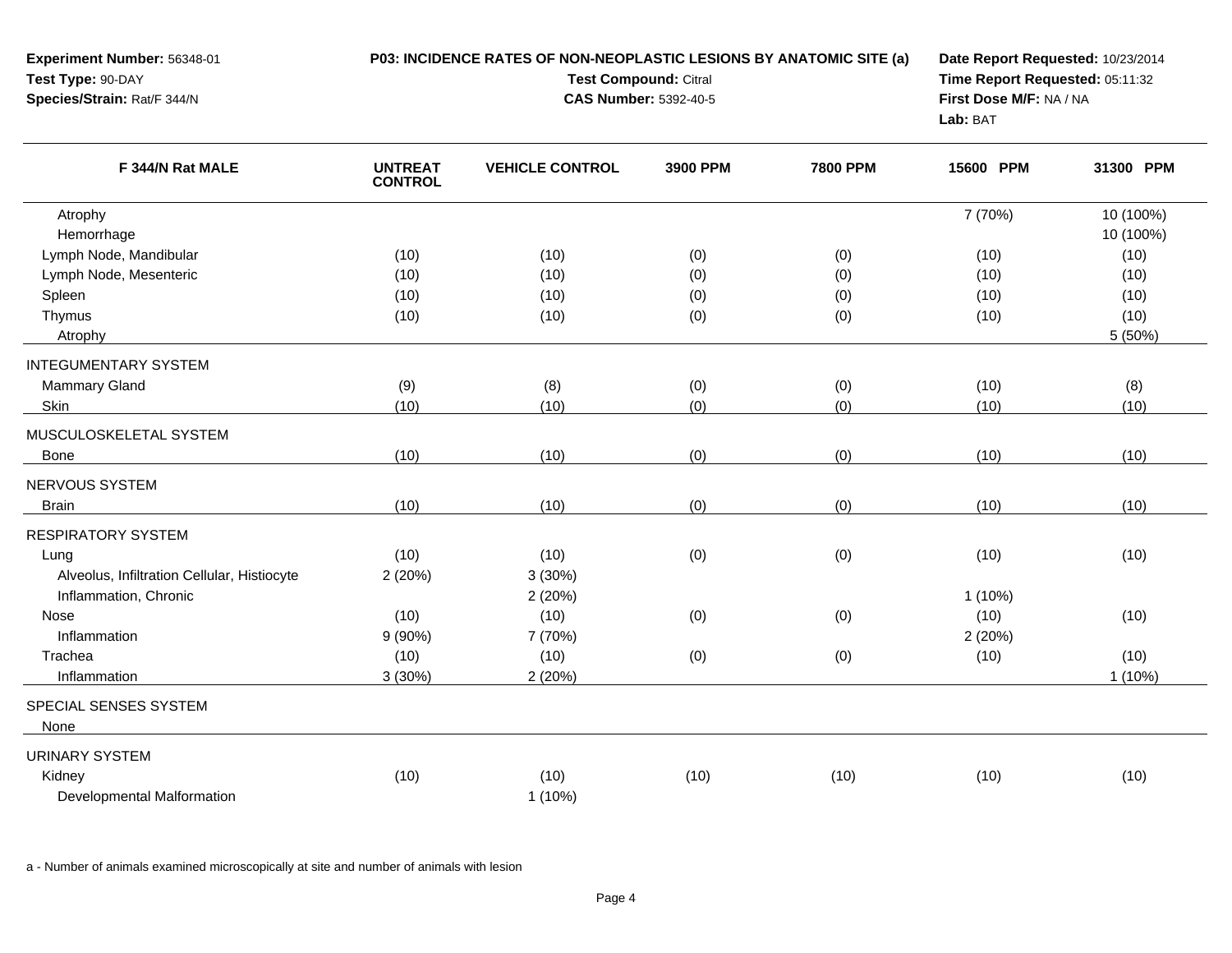| Experiment Number: 56348-01<br>Test Type: 90-DAY<br>Species/Strain: Rat/F 344/N |                                  | P03: INCIDENCE RATES OF NON-NEOPLASTIC LESIONS BY ANATOMIC SITE (a)<br><b>Test Compound: Citral</b><br><b>CAS Number: 5392-40-5</b> | First Dose M/F: NA / NA<br>Lab: BAT | Date Report Requested: 10/23/2014<br>Time Report Requested: 05:11:32 |           |           |
|---------------------------------------------------------------------------------|----------------------------------|-------------------------------------------------------------------------------------------------------------------------------------|-------------------------------------|----------------------------------------------------------------------|-----------|-----------|
| F 344/N Rat MALE                                                                | <b>UNTREAT</b><br><b>CONTROL</b> | <b>VEHICLE CONTROL</b>                                                                                                              | 3900 PPM                            | <b>7800 PPM</b>                                                      | 15600 PPM | 31300 PPM |
| Mineralization                                                                  | 6(60%)                           | $5(50\%)$                                                                                                                           |                                     |                                                                      | 6(60%)    |           |
| Nephropathy                                                                     |                                  |                                                                                                                                     | $3(30\%)$                           | 10 (100%)                                                            | $8(80\%)$ |           |
| Renal Tubule, Casts Granular                                                    |                                  |                                                                                                                                     | $3(30\%)$                           | 10 (100%)                                                            | 10 (100%) |           |
| Renal Tubule, Regeneration                                                      | $8(80\%)$                        | 10 (100%)                                                                                                                           | 7 (70%)                             |                                                                      | $5(50\%)$ |           |
| <b>Urinary Bladder</b>                                                          | (10)                             | (10)                                                                                                                                | (0)                                 | (0)                                                                  | (10)      | (10)      |
| Inflammation                                                                    |                                  | $1(10\%)$                                                                                                                           |                                     |                                                                      |           |           |

\*\*\*END OF MALE DATA\*\*\*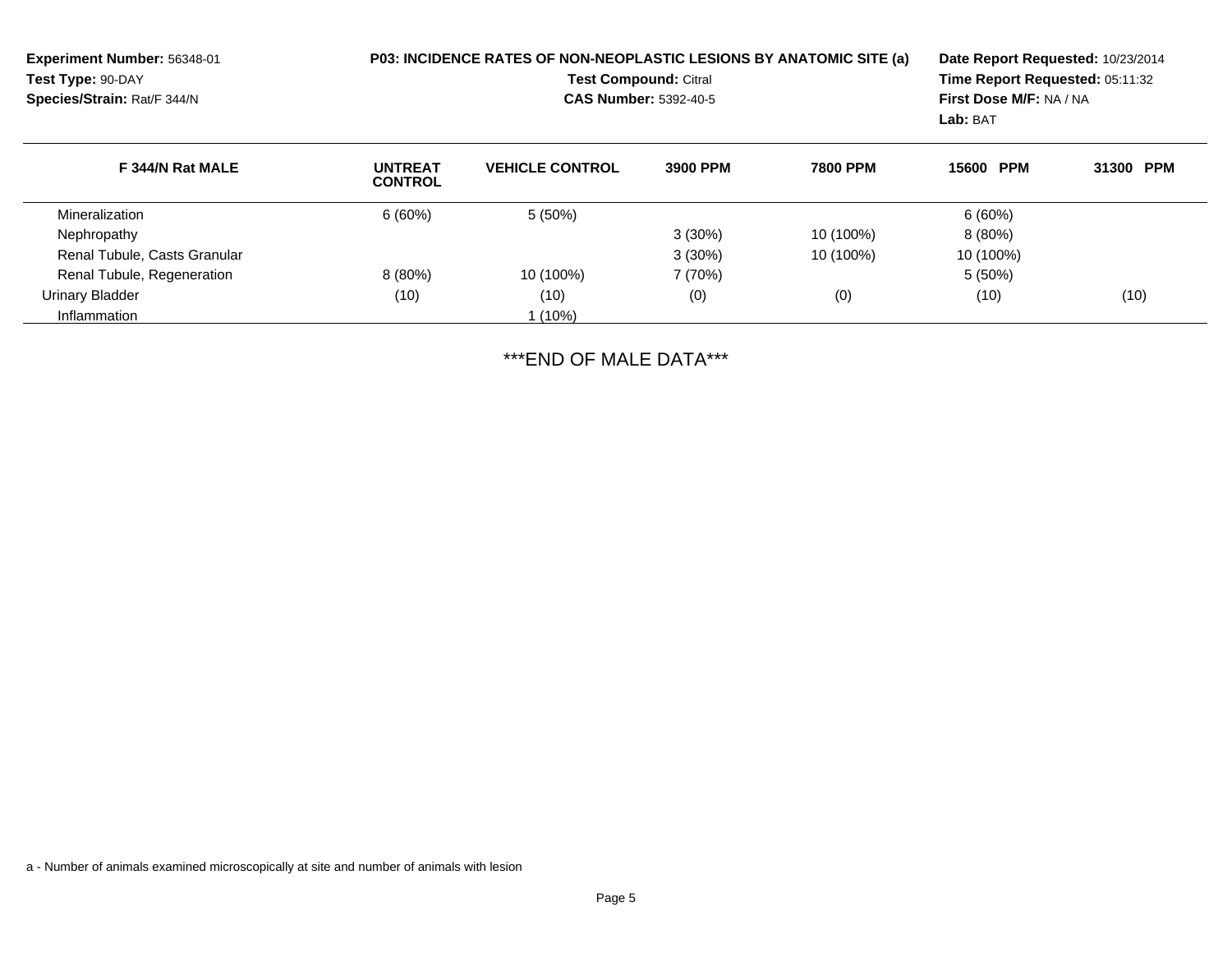| Experiment Number: 56348-01<br>Test Type: 90-DAY         |                                  | P03: INCIDENCE RATES OF NON-NEOPLASTIC LESIONS BY ANATOMIC SITE (a)<br><b>Test Compound: Citral</b> | Date Report Requested: 10/23/2014<br>Time Report Requested: 05:11:32 |                 |           |           |
|----------------------------------------------------------|----------------------------------|-----------------------------------------------------------------------------------------------------|----------------------------------------------------------------------|-----------------|-----------|-----------|
| Species/Strain: Rat/F 344/N<br>F 344/N Rat FEMALE        |                                  | <b>CAS Number: 5392-40-5</b>                                                                        | First Dose M/F: NA / NA<br>Lab: BAT                                  |                 |           |           |
|                                                          | <b>UNTREAT</b><br><b>CONTROL</b> | <b>VEHICLE CONTROL</b>                                                                              | 3900 PPM                                                             | <b>7800 PPM</b> | 15600 PPM | 31300 PPM |
| <b>Disposition Summary</b>                               |                                  |                                                                                                     |                                                                      |                 |           |           |
| <b>Animals Initially In Study</b><br><b>Early Deaths</b> | 10                               | 10                                                                                                  | 10                                                                   | 10              | 10        | 10        |
| <b>Moribund Sacrifice</b><br><b>Survivors</b>            |                                  |                                                                                                     |                                                                      |                 |           | 10        |
| <b>Terminal Sacrifice</b>                                | 10                               | 10                                                                                                  | 10                                                                   | 10              | 10        |           |
| <b>Animals Examined Microscopically</b>                  | 10                               | 10                                                                                                  | $\mathbf{1}$                                                         | 10              | 10        | 10        |
| <b>ALIMENTARY SYSTEM</b>                                 |                                  |                                                                                                     |                                                                      |                 |           |           |
| Esophagus                                                | (10)                             | (10)                                                                                                | (0)                                                                  | (0)             | (10)      | (10)      |
| Intestine Large, Cecum                                   | (10)                             | (10)                                                                                                | (0)                                                                  | (0)             | (10)      | (10)      |
| Intestine Large, Colon                                   | (10)                             | (10)                                                                                                | (0)                                                                  | (1)             | (10)      | (10)      |
| Intestine Large, Rectum                                  | (10)                             | (10)                                                                                                | (0)                                                                  | (0)             | (10)      | (10)      |
| Parasite Metazoan                                        |                                  |                                                                                                     |                                                                      |                 | 3(30%)    |           |
| Intestine Small, Duodenum                                | (10)                             | (10)                                                                                                | (0)                                                                  | (0)             | (10)      | (10)      |
| Intestine Small, Ileum                                   | (10)                             | (10)                                                                                                | (0)                                                                  | (0)             | (10)      | (10)      |
| Intestine Small, Jejunum                                 | (10)                             | (10)                                                                                                | (0)                                                                  | (0)             | (10)      | (10)      |
| Liver                                                    | (10)                             | (10)                                                                                                | (1)                                                                  | (0)             | (10)      | (10)      |
| Hepatodiaphragmatic Nodule                               |                                  | $1(10\%)$                                                                                           |                                                                      |                 |           | $1(10\%)$ |
| Inflammation, Chronic                                    | 9(90%)                           | $9(90\%)$                                                                                           |                                                                      |                 | 5 (50%)   | 2(20%)    |
| Pancreas                                                 | (10)                             | (10)                                                                                                | (0)                                                                  | (0)             | (10)      | (10)      |
| Atrophy                                                  |                                  |                                                                                                     |                                                                      |                 | $1(10\%)$ |           |
| Salivary Glands                                          | (10)                             | (10)                                                                                                | (0)                                                                  | (0)             | (10)      | (10)      |
| Stomach, Forestomach                                     | (10)                             | (10)                                                                                                | (0)                                                                  | (0)             | (10)      | (10)      |
| Epithelium, Hyperplasia                                  |                                  |                                                                                                     |                                                                      |                 |           | 4 (40%)   |
| Hyperkeratosis                                           |                                  |                                                                                                     |                                                                      |                 |           | 4 (40%)   |
| Stomach, Glandular                                       | (10)                             | (10)                                                                                                | (0)                                                                  | (0)             | (10)      | (10)      |
| Mineralization                                           |                                  | 1 (10%)                                                                                             |                                                                      |                 |           |           |

CARDIOVASCULAR SYSTEM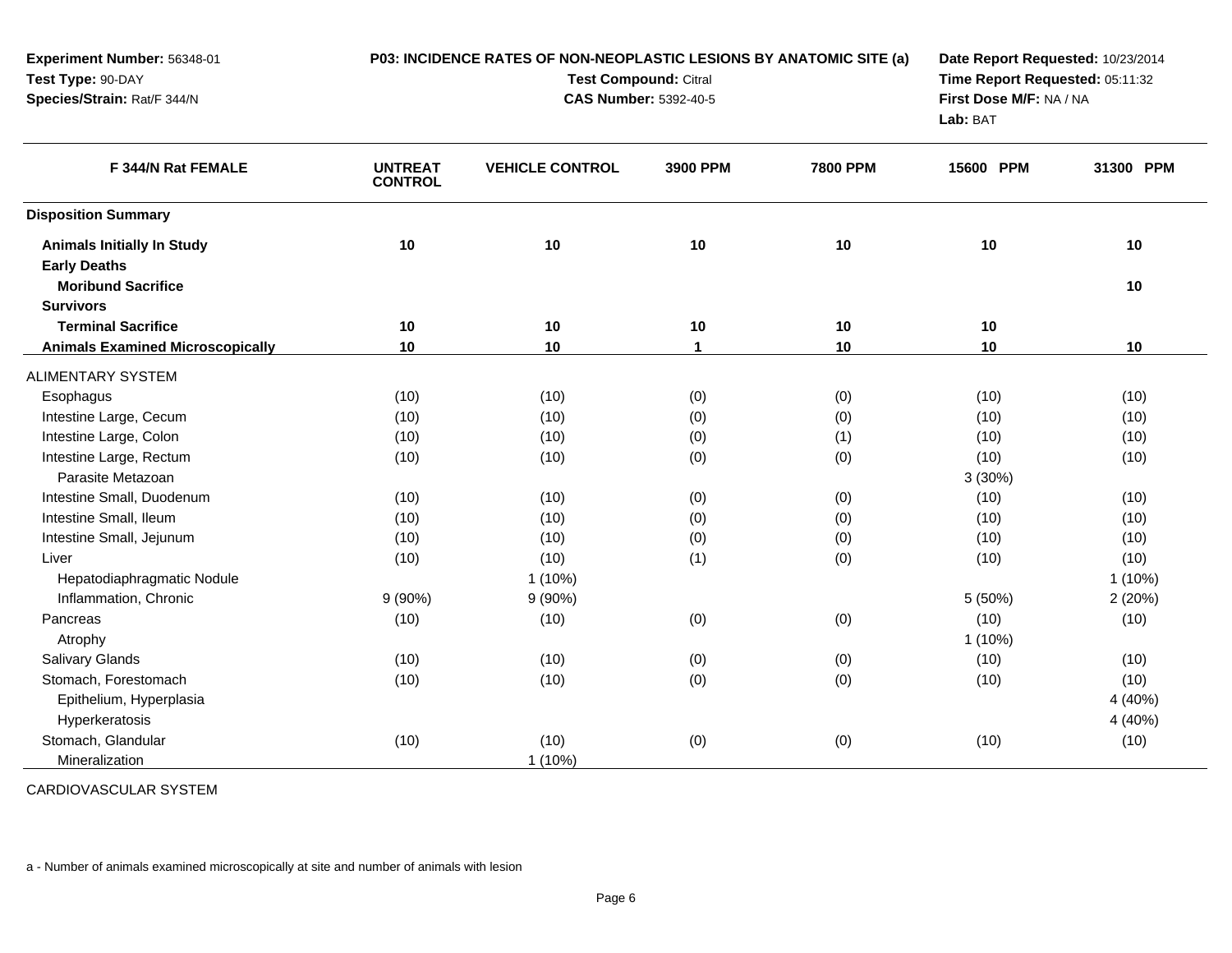| Experiment Number: 56348-01<br>Test Type: 90-DAY<br>Species/Strain: Rat/F 344/N |                                  | P03: INCIDENCE RATES OF NON-NEOPLASTIC LESIONS BY ANATOMIC SITE (a)<br>Test Compound: Citral<br><b>CAS Number: 5392-40-5</b> | Date Report Requested: 10/23/2014<br>Time Report Requested: 05:11:32<br>First Dose M/F: NA / NA<br>Lab: BAT |                 |           |           |
|---------------------------------------------------------------------------------|----------------------------------|------------------------------------------------------------------------------------------------------------------------------|-------------------------------------------------------------------------------------------------------------|-----------------|-----------|-----------|
| F 344/N Rat FEMALE                                                              | <b>UNTREAT</b><br><b>CONTROL</b> | <b>VEHICLE CONTROL</b>                                                                                                       | 3900 PPM                                                                                                    | <b>7800 PPM</b> | 15600 PPM | 31300 PPM |
| <b>Blood Vessel</b>                                                             | (10)                             | (10)                                                                                                                         | (0)                                                                                                         | (0)             | (10)      | (10)      |
| Heart                                                                           | (10)                             | (10)                                                                                                                         | (0)                                                                                                         | (0)             | (10)      | (10)      |
| Cardiomyopathy                                                                  | 3(30%)                           | 3(30%)                                                                                                                       |                                                                                                             |                 | 4 (40%)   |           |
| <b>ENDOCRINE SYSTEM</b>                                                         |                                  |                                                                                                                              |                                                                                                             |                 |           |           |
| <b>Adrenal Cortex</b>                                                           | (10)                             | (10)                                                                                                                         | (0)                                                                                                         | (0)             | (10)      | (10)      |
| Adrenal Medulla                                                                 | (10)                             | (10)                                                                                                                         | (0)                                                                                                         | (0)             | (10)      | (10)      |
| Islets, Pancreatic                                                              | (10)                             | (10)                                                                                                                         | (0)                                                                                                         | (0)             | (10)      | (10)      |
| Parathyroid Gland                                                               | (10)                             | (8)                                                                                                                          | (0)                                                                                                         | (0)             | (10)      | (8)       |
| <b>Pituitary Gland</b>                                                          | (10)                             | (10)                                                                                                                         | (0)                                                                                                         | (0)             | (10)      | (10)      |
| <b>Thyroid Gland</b>                                                            | (10)                             | (10)                                                                                                                         | (0)                                                                                                         | (0)             | (10)      | (10)      |
| <b>GENERAL BODY SYSTEM</b><br>None                                              |                                  |                                                                                                                              |                                                                                                             |                 |           |           |
| <b>GENITAL SYSTEM</b>                                                           |                                  |                                                                                                                              |                                                                                                             |                 |           |           |
| <b>Clitoral Gland</b>                                                           | (10)                             | (10)                                                                                                                         | (0)                                                                                                         | (0)             | (10)      | (10)      |
| Inflammation                                                                    | 2(20%)                           | 5 (50%)                                                                                                                      |                                                                                                             |                 | 7 (70%)   |           |
| Ovary                                                                           | (10)                             | (10)                                                                                                                         | (0)                                                                                                         | (0)             | (10)      | (10)      |
| Cyst                                                                            | 2(20%)                           |                                                                                                                              |                                                                                                             |                 |           |           |
| Uterus                                                                          | (10)                             | (10)                                                                                                                         | (0)                                                                                                         | (0)             | (10)      | (10)      |
| <b>HEMATOPOIETIC SYSTEM</b>                                                     |                                  |                                                                                                                              |                                                                                                             |                 |           |           |
| <b>Bone Marrow</b>                                                              | (10)                             | (10)                                                                                                                         | (0)                                                                                                         | (10)            | (10)      | (10)      |
| Atrophy                                                                         |                                  |                                                                                                                              |                                                                                                             |                 | 8 (80%)   | 4 (40%)   |
| Hemorrhage                                                                      |                                  |                                                                                                                              |                                                                                                             |                 |           | 9(90%)    |
| Lymph Node, Mandibular                                                          | (10)                             | (10)                                                                                                                         | (0)                                                                                                         | (0)             | (10)      | (10)      |
| Lymph Node, Mesenteric                                                          | (10)                             | (10)                                                                                                                         | (0)                                                                                                         | (0)             | (10)      | (10)      |
| Spleen                                                                          | (10)                             | (10)                                                                                                                         | (0)                                                                                                         | (0)             | (10)      | (10)      |
| Thymus                                                                          | (10)                             | (10)                                                                                                                         | (0)                                                                                                         | (0)             | (10)      | (10)      |
| Atrophy                                                                         |                                  |                                                                                                                              |                                                                                                             |                 |           | 4 (40%)   |